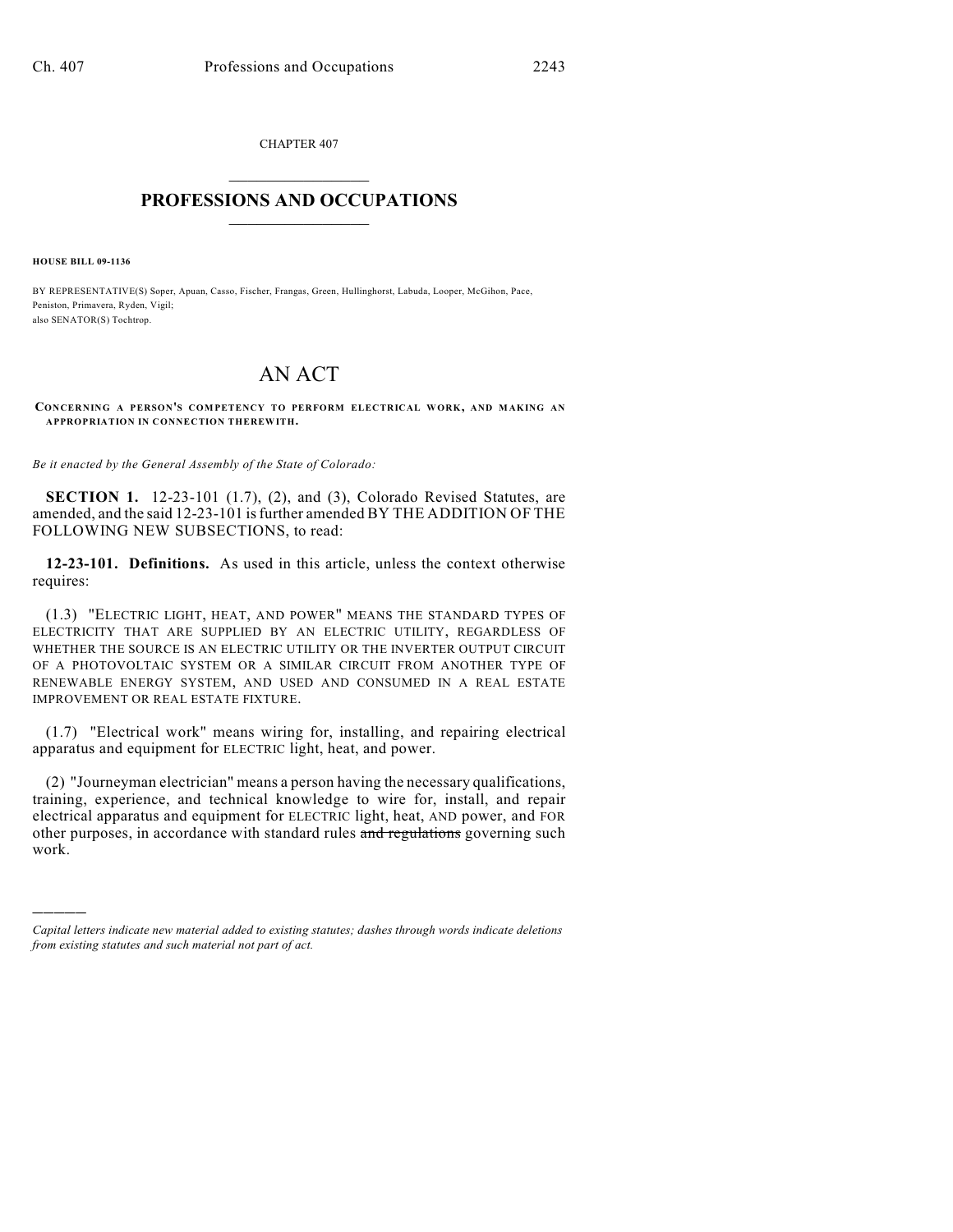2244 Professions and Occupations Ch. 407

(3) "Master electrician" means a person having the necessary qualifications, training, experience, and technical knowledge to properly plan, lay out, and supervise the installation and repair of wiring apparatus and equipment for electric light, heat, AND power, and FOR other purposes, in accordance with standard rules and regulations governing such work, such as the national electrical code.

(3.2) "NATIONAL ELECTRICAL CODE" MEANS THE CODE FOR THE SAFE INSTALLATION OF ELECTRICAL WIRING AND EQUIPMENT, AS AMENDED, PUBLISHED BY THE NATIONAL FIRE PROTECTION ASSOCIATION AND APPROVED BY THE AMERICAN NATIONAL STANDARDS INSTITUTE, OR SUCCESSOR ORGANIZATIONS.

**SECTION 2.** 12-23-104 (2) (f) and (2) (i), Colorado Revised Statutes, are amended to read:

**12-23-104. Board powers and duties - repeal.** (2) In addition to all other powers and duties conferred or imposed upon the board by this article, the board is authorized to:

(f) Inspect and approve or disapprove the installation within this state of electrical wiring, RENEWABLE ENERGY SYSTEMS, apparatus, or equipment for electrical ELECTRIC light, heat,  $\sigma$  and power according to the minimum standards in the national electrical code or AS prescribed in this article;

(i) Examine personsregulated by the board pursuant to this article for the renewal of a license or registration. Examination shall be by a brief multiple choice exam to be included in the renewal notice process and shall be an open book exam. THIS PARAGRAPH (i) IS REPEALED, EFFECTIVE JANUARY 1, 2011.

**SECTION 3.** 12-23-106 (1) and (2) (a), Colorado Revised Statutes, are amended to read:

**12-23-106. License requirements.** (1) (a) An applicant for a master electrician's license shall furnish written evidence that:

(I) He THE APPLICANT is a graduate electrical engineer of an accredited college or university and has one year of practical electrical experience in the construction industry; or that

(II) He THE APPLICANT is a graduate of an electrical trade school or community college and has at least four years of practical experience in electrical work; or that

(III) He THE APPLICANT has had at least one year of practical experience in planning, laying out, supervising, and installing wiring, apparatus, or equipment for electrical ELECTRIC light, heat, and power beyond the practical experience requirements for the journeyman's license.

(b) Each applicant for a license as a master electrician shall file an application on forms prepared and furnished by the board, together with the examination fee provided in section 12-23-112 (1). The board, not less than thirty days prior to a scheduled written examination, shall notify each applicant that the evidence submitted with his THE application is sufficient to qualify him THE APPLICANT to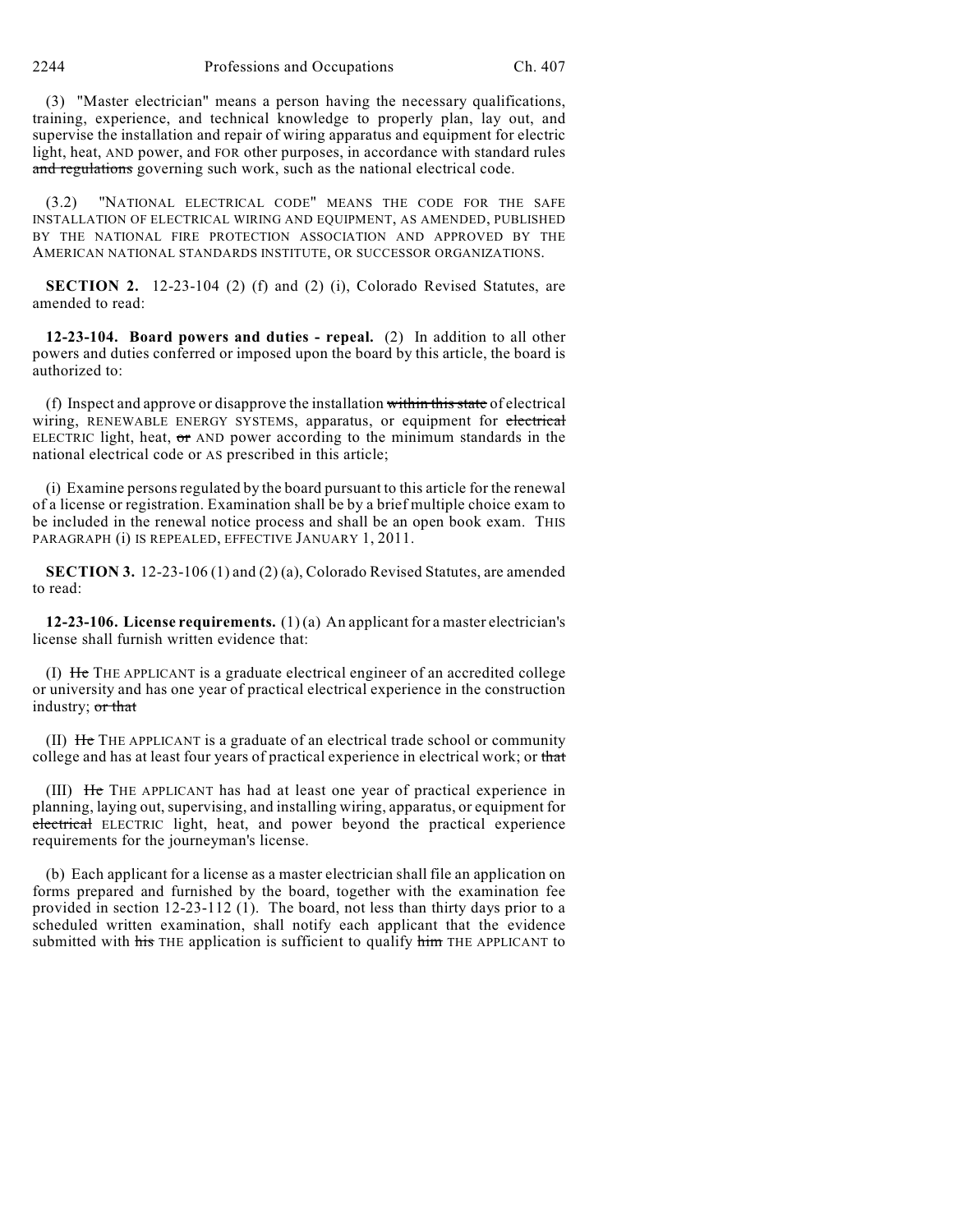take such THE written examination or that such THE evidence is insufficient and the application is rejected. In the event that the application is rejected, the board shall set forth the reasons therefor FOR THE REJECTION in the notice to the applicant and shall forthwith return such THE applicant's examination fee. The place of examination shall be designated in advance by the board, and examinations shall be held not less often than twice a PER CALENDAR year and at such other times as, in the opinion of the board, the number of applicants warrants.

(2) (a) An applicant for a journeyman electrician's license shall furnish written evidence that the applicant has had THE FOLLOWING:

(I) At least four years' apprenticeship in the electrical trade or four years' practical experience in wiring for, installing, and repairing electrical apparatus and equipment for ELECTRIC light, heat, and power; and shall further establish that

(II) At least two of such THE APPLICANT'S years' experience REQUIRED BY SUBPARAGRAPH (I) OF THIS PARAGRAPH (a) has been in commercial, industrial, or substantially similar work; AND

(III) EFFECTIVE JANUARY 1, 2011, DURING THE LAST FOUR YEARS OF TRAINING, APPRENTICESHIP, OR PRACTICAL EXPERIENCE IN WIRING FOR, INSTALLING, AND REPAIRING ELECTRICAL APPARATUS AND EQUIPMENT FOR ELECTRIC LIGHT, HEAT, AND POWER, AT LEAST TWO HUNDRED EIGHTY-EIGHT HOURS OF TRAINING IN SAFETY, THE NATIONAL ELECTRICAL CODE AND ITS APPLICATIONS, AND ANY OTHER TRAINING REQUIRED BY THE BOARD THAT IS PROVIDED BY AN ACCREDITED COLLEGE OR UNIVERSITY, AN ESTABLISHED INDUSTRY TRAINING PROGRAM, OR ANY OTHER PROVIDER WHOSE TRAINING IS CONDUCTED IN COMPLIANCE WITH RULES PROMULGATED BY THE BOARD, IN COLLABORATION WITH ESTABLISHED INDUSTRY TRAINING PROGRAMS AND INDUSTRY REPRESENTATIVES.

**SECTION 4.** 12-23-106 (4), Colorado Revised Statutes, is amended BY THE ADDITION OF A NEW PARAGRAPH to read:

**12-23-106. License requirements - rules.** (4) (d) (I) ON OR AFTER JANUARY 1, 2011, THE DEPARTMENT SHALL NOT RENEW A LICENSE UNLESS THE APPLICANT HAS DEMONSTRATED COMPETENCY THROUGH AN ASSESSMENT OF COMPETENCY, WHICH MAY BE PERFORMED BY PRIVATE ENTITIES IN ACCORDANCE WITH RULES PROMULGATED BY THE BOARD.

(II) THE BOARD, IN COLLABORATION WITH ESTABLISHED INDUSTRY TRAINING PROGRAMS AND INDUSTRY REPRESENTATIVES, SHALL ADOPT RULES ESTABLISHING CONTINUING COMPETENCY STANDARDS. THE RULES SHALL INCLUDE, BUT SHALL NOT BE LIMITED TO, THE FOLLOWING ELEMENTS:

(A) ASSESSMENT OF THE KNOWLEDGE AND SKILLS REQUIRED TO RENEW A LICENSE;

(B) THE METHODS TO OBTAIN THE REQUIRED KNOWLEDGE AND SKILLS; AND

(C) THE DOCUMENTATION NECESSARY TO DEMONSTRATE COMPLIANCE WITH THIS SUBPARAGRAPH (II).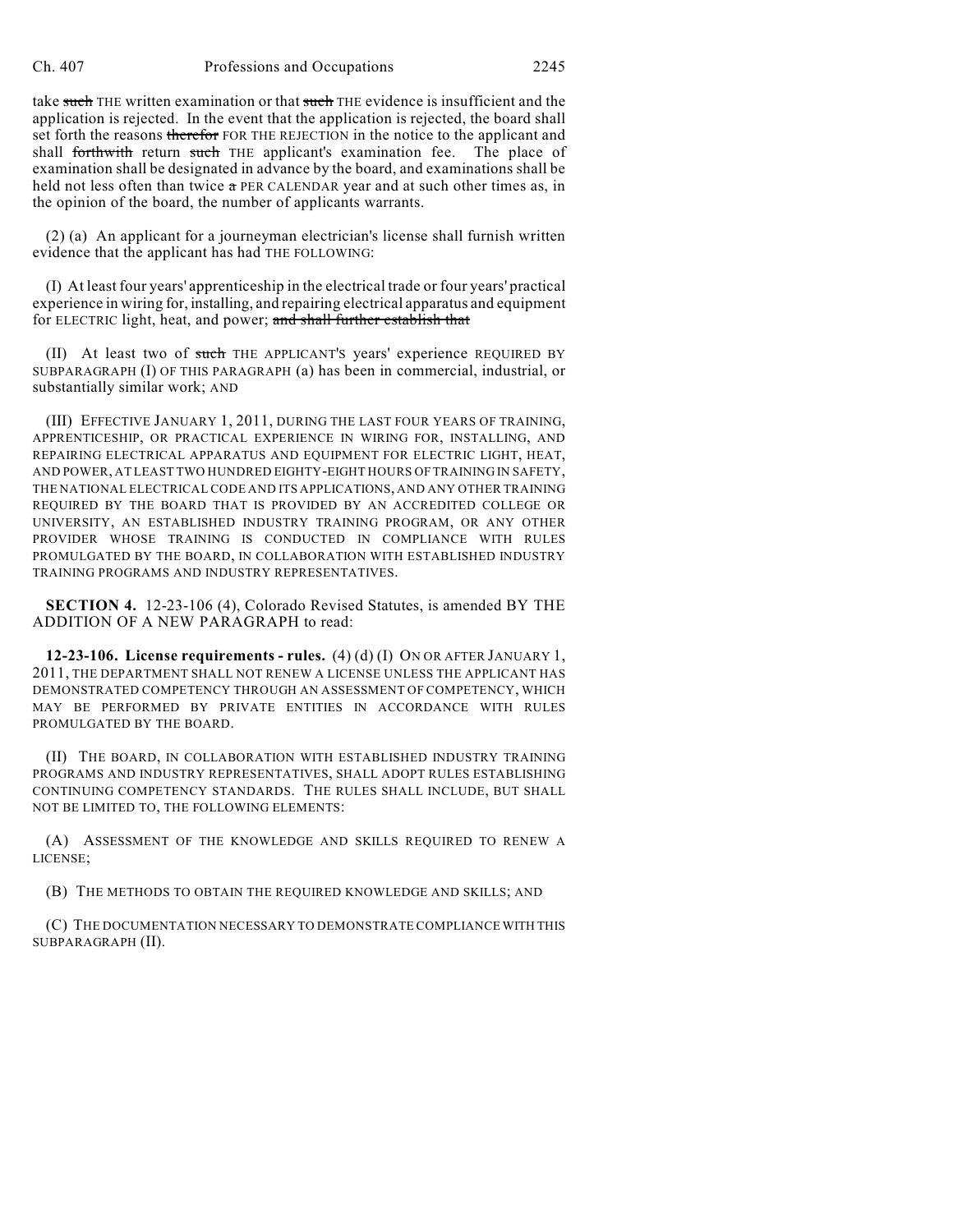(III) THE ASSESSMENTREQUIRED BY SUB-SUBPARAGRAPH (A) OF SUBPARAGRAPH (II) OF THIS PARAGRAPH (d) SHALL PROVIDE SUFFICIENT INFORMATION TO EACH LICENSEE TO ALLOW THE LICENSEE TO ADDRESS ANY AREAS OF DEFICIENCY. IF THE LICENSEE FAILS TO DEMONSTRATE COMPETENCY, THE LICENSE MAY BE RENEWED IF THE LICENSEE PROVIDES EVIDENCE THAT THE LICENSEE HAS COMPLIED WITH THE REQUIREMENTS OF THE CONTINUING COMPETENCY PROGRAM.

**SECTION 5.** 12-23-109, Colorado Revised Statutes, is amended to read:

**12-23-109. License by endorsement or reciprocity.** (1) The board shall issue an electrical license by endorsement in this state to any person who is licensed to practice in another jurisdiction if such person presents proof satisfactory to the board that, at the time of application for a Colorado license by endorsement, the person possesses credentials and qualifications that are substantially equivalent to requirements in Colorado for licensure.

(2) The board shall issue an electrical license by reciprocity where a reciprocal agreement for an equivalent license exists, pursuant to section 12-23-104 (2) (j), between the board and the electrical board, or its equivalent, of the state or states where the applicant is licensed. THE BOARD SHALL STRIVE TO REDUCE BARRIERS FOR COLORADO LICENSEES TO BE LICENSED BY ENDORSEMENT OR THROUGH RECIPROCITY IN OTHER STATES.

(3) The board may specify by rule what shall constitute substantially equivalent credentials and qualifications.

**SECTION 6. Appropriation.** (1) In addition to any other appropriation, there is hereby appropriated, out of any moneys in the division of registrations cash fund created in section 24-34-105 (20) (b) (I), Colorado Revised Statutes, not otherwise appropriated, to the department of regulatory agencies, for allocation to the division of registrations, for the establishment of rules to ensure the competency of electricians, for the fiscal year beginning July 1, 2009, the sum of ninety-nine thousand eight hundred ninety-four dollars (\$99,894) cash funds and 1.0 FTE, or so much thereof as may be necessary, for the implementation of this act.

(2) In addition to any other appropriation, there is hereby appropriated to the department of law, for the fiscal year beginning July 1, 2009, the sum of eleven thousand two hundred sixty-five dollars (\$11,265) and 0.1 FTE, or so much thereof as may be necessary, for the provision of legal services to the department of regulatory agencies related to the implementation of this act. Said sum shall be from reappropriated funds received from the department of regulatory agencies out of the appropriation made in subsection (1) of this section.

**SECTION 7. Act subject to petition - effective date.** This act shall take effect at 12:01 a.m. on the day following the expiration of the ninety-day period after final adjournment of the general assembly that is allowed for submitting a referendum petition pursuant to article V, section 1 (3) of the state constitution, (August 5, 2009, if adjournment sine die is on May 6, 2009); except that, if a referendum petition is